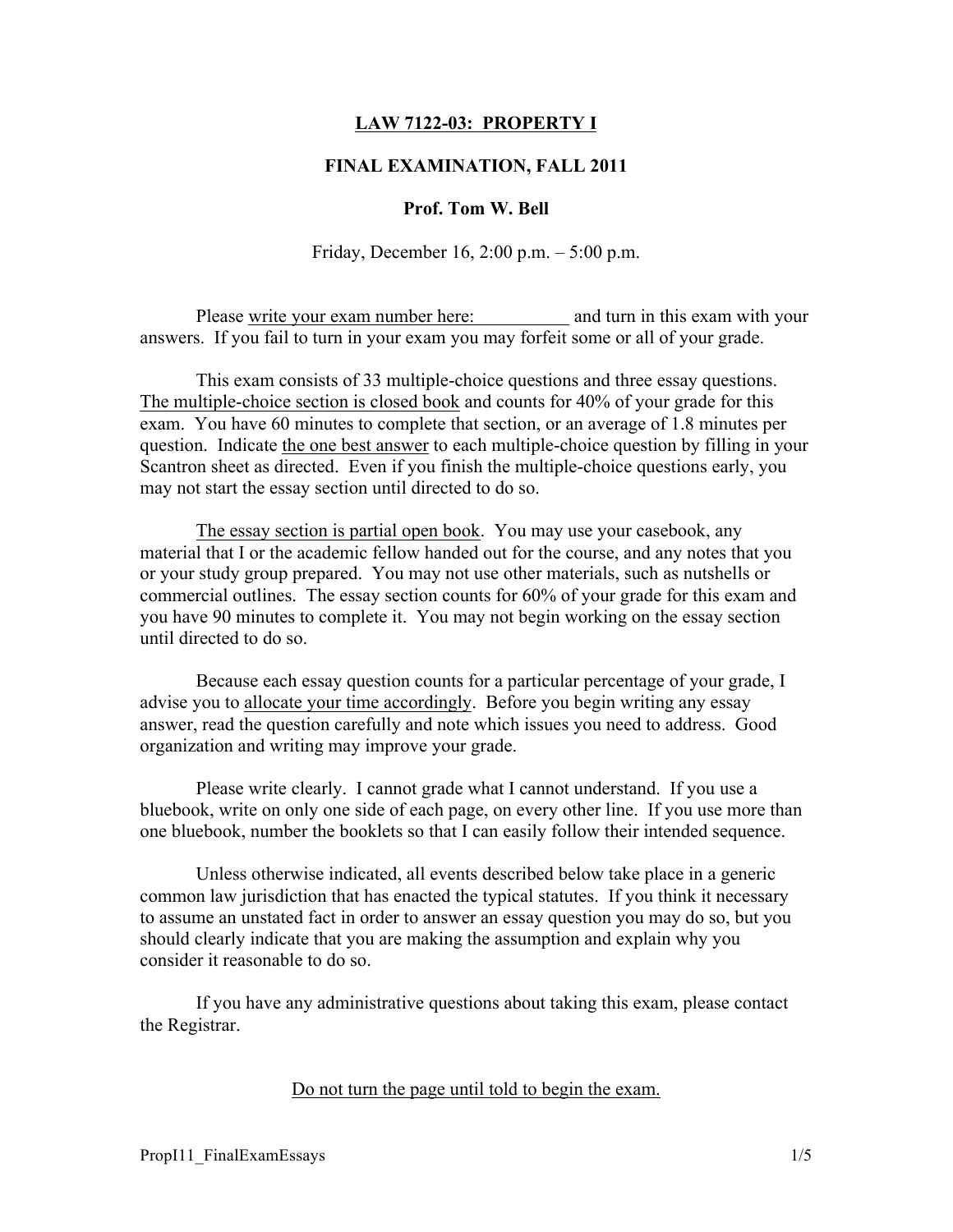Please write your exam number here: and turn in this exam with your answers. If you fail to turn in your exam you may forfeit some or all of your grade.

# Multiple Choice Questions

40% of exam's total grade (maximum time: 60 minutes, or 1.8 minutes/question)

[redacted]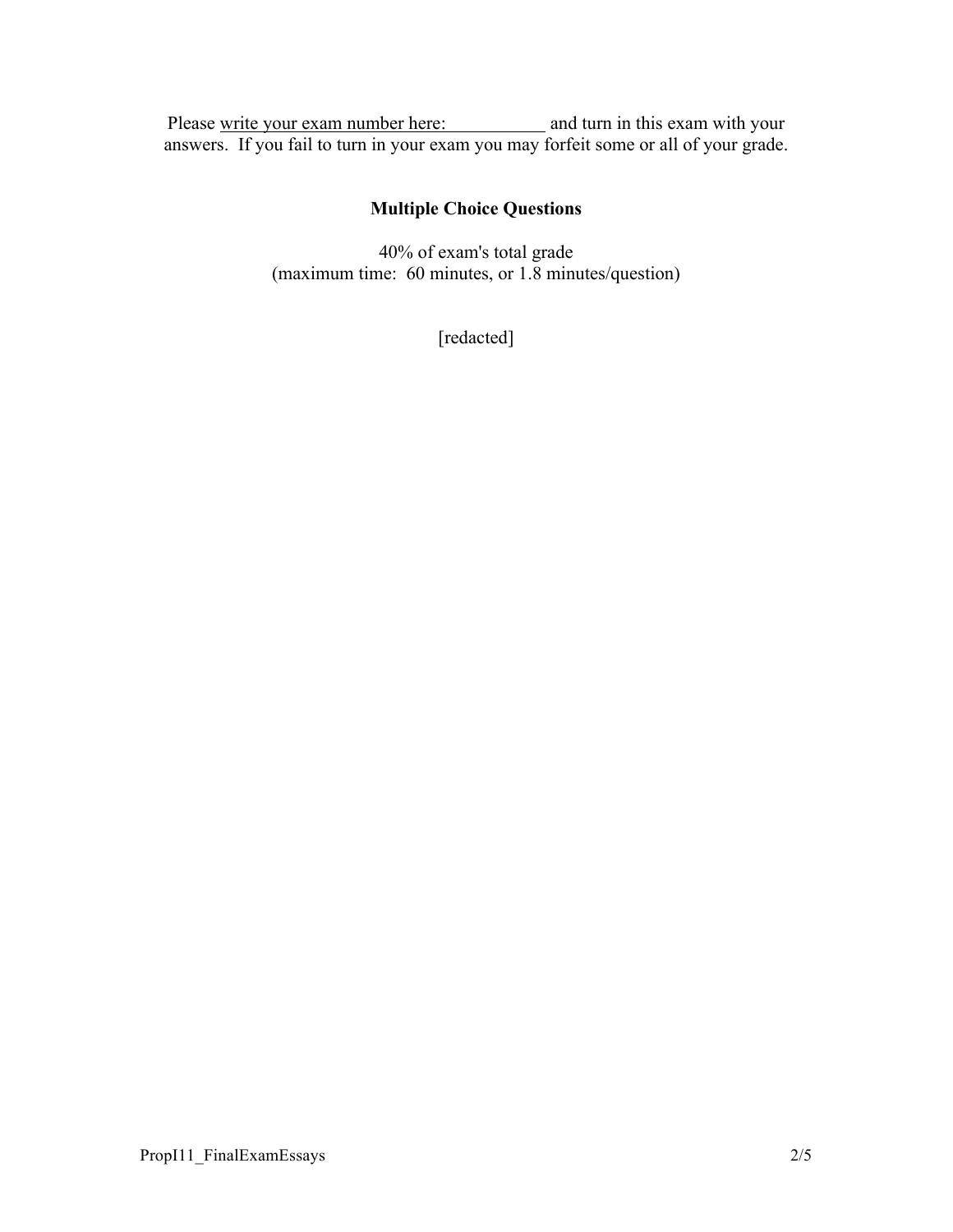Please write your exam number here: and turn in this exam with your answers. If you fail to turn in your exam you may forfeit some or all of your grade.

# Essay Question 1

10% of exam's total grade (suggested time: about 15 minutes)

Suppose that Owen conveys his farm, Greenacre, "to Allen and his heirs, but to Barbara and her heirs if Greenacre ever ceases being used as a farm." Please briefly describe the property interests in Greenacre held by the named parties.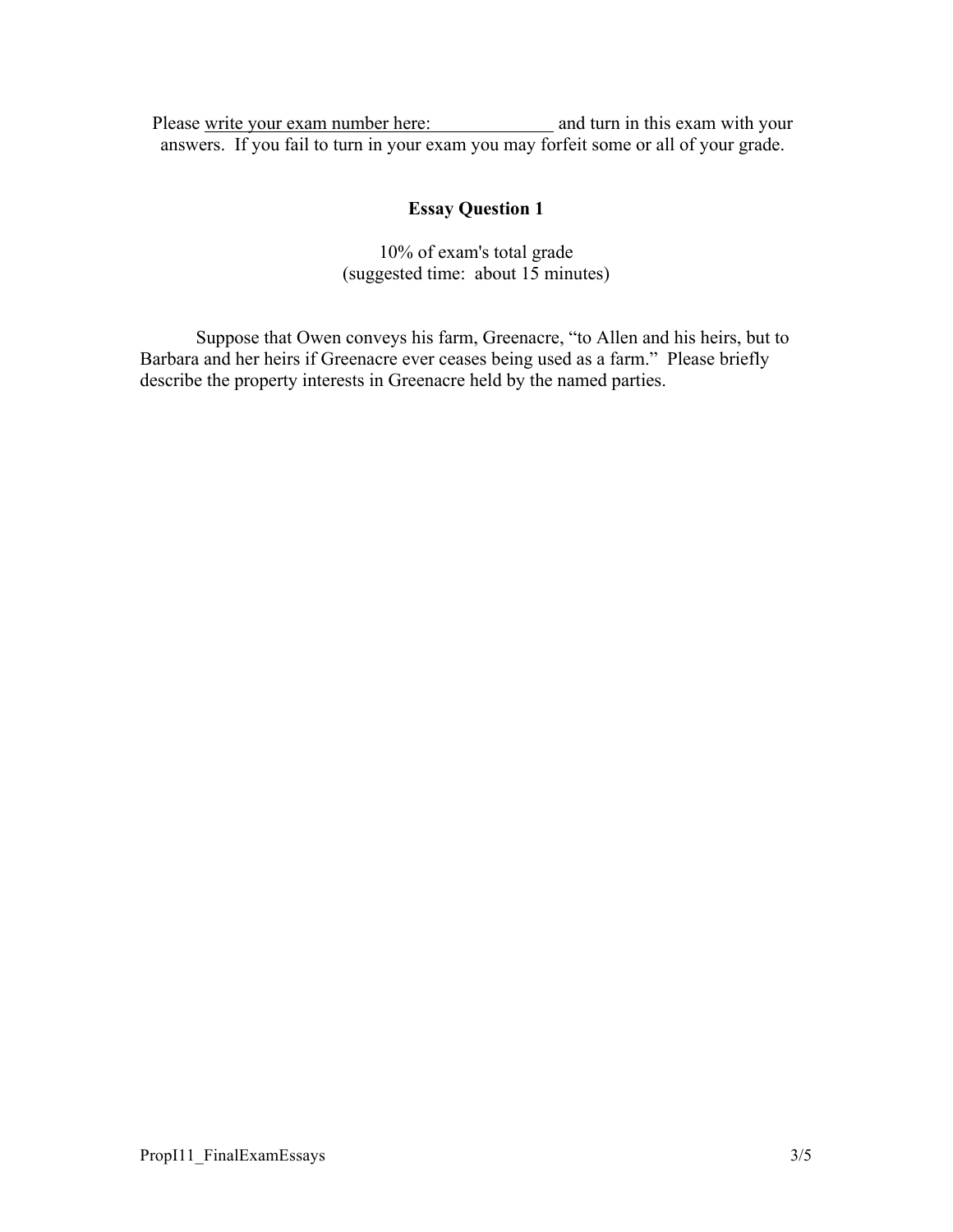### Essay Question 2

30% of exam's total grade (suggested time: 45 minutes)

Marie and Harry married and lived in a common law property state. Each worked outside the home and deposited their wages in separate bank accounts. They agreed that Marie would pay for their housing while Harry would pay for their other joint expenses, such as food and utilities.

By late 2009, after some years of paying their rent, Marie had set aside enough money to purchase the couple's first home, a duplex. Marie took title in her name, only. The couple moved into one-half of the building and rented the other half out to Ms. Renter, using the proceeds to help pay off the mortgage. The lease agreement specified that it would run "for one year, beginning on January 1, 2010," and required that Renter pay one month's rent as a security deposit.

Renter's bedroom adjoined Marie and Harry's side of the duplex. She thus discovered that the couple frequently held loud arguments long into the night. Renter tried polite requests and banging on the wall, but to no avail. The yelling so disrupted her sleep that Renter finally resorted to sleeping on the couch in her living room. Fed up, and with a sore back, she moved out at the end of June. She paid no rent for the remainder of the year but neither did she ask for the return of her security deposit, despite having left the property in excellent condition.

Not long thereafter, Marie and Harry filed for divorce. Harry moved out and demanded, as part of the divorce settlement, one-half the value of the duplex. Marie, her mind occupied with other matters, did not bother trying to re-let the empty half of the duplex.

Marie has come to you, her attorney, seeking advice. Specifically, she wants to know both what claims she has and what claims she faces with regard both to Harry and Renter under the law of property. Write her a letter advising her on those issues.